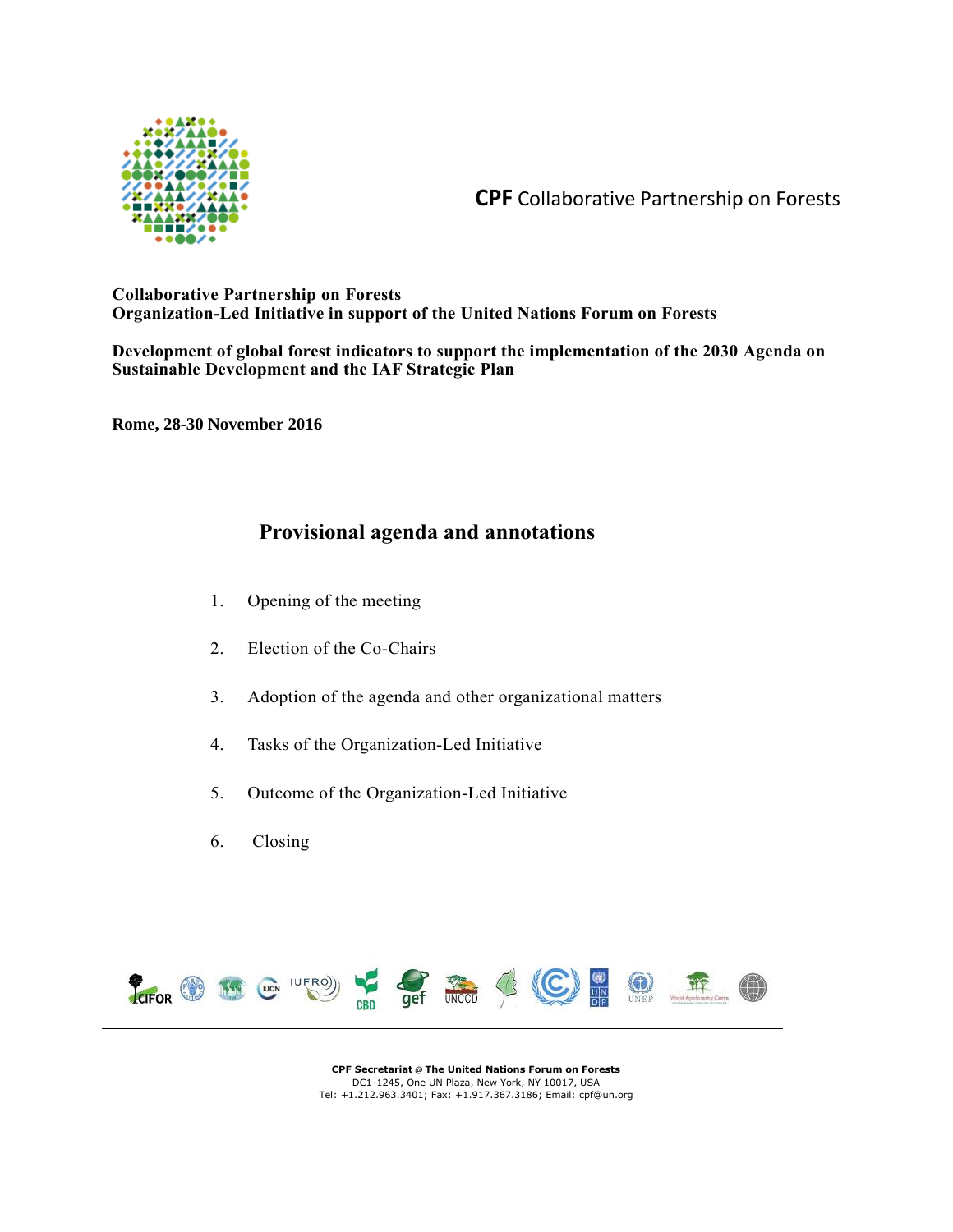## **Annotations**

#### **1. Opening of the meeting**

The meeting will be opened by FAO, on behalf of the Collaborative Partnership on Forests. The Secretariat of the United Nations Forum on Forests will deliver an opening statement.

#### **2. Election of the Co-Chairs**

The Organization-Led Initiative may wish to elect two Co-Chairs for the duration of its work.

#### **3. Adoption of the agenda and other organizational matters**

The Organization-Led Initiative may wish to consider and adopt its provisional agenda, and attached organization of work.

#### **4. Tasks of the Organization-Led Initiative**

The tasks and objectives of the Organization-Led Initiative are presented in its Concept Note. The following items will be discussed under this agenda item:

- i. Context and background: scene-setting presentations and discussion of major developments in monitoring and reporting.
- ii. Global indicators to measure progress on the implementation of the 2030 Agenda and the IAF Strategic Plan. Participants will be invited to discuss possible indicators that address information needs related to SFM and other aspects of the IAF strategic plan, including the forest-related SDGs and other internationally agreed goals as well as ways to develop a global set of indicators.
- iii. Data collection and availability. Participants will be invited to discuss data collection and analysis methods and mechanisms, including FRA, remote sensing, field inventories, censuses and other sources of socio-economic data, as well as the role of C&I and other regional processes. Associated capacity building aspects will also be considered.
- iv. Streamlining monitoring, assessment and reporting. Participants may wish to develop recommendations for aligning reporting cycles, and formats and for other means of creating enabling environments for consistent reporting; and advise CPF on key elements of its supporting role.



**CPF Secretariat** @ **The United Nations Forum on Forests**  DC1-1245, One UN Plaza, New York, NY 10017, USA Tel: +1.212.963.3401; Fax: +1.917.367.3186; Email: cpf@un.org